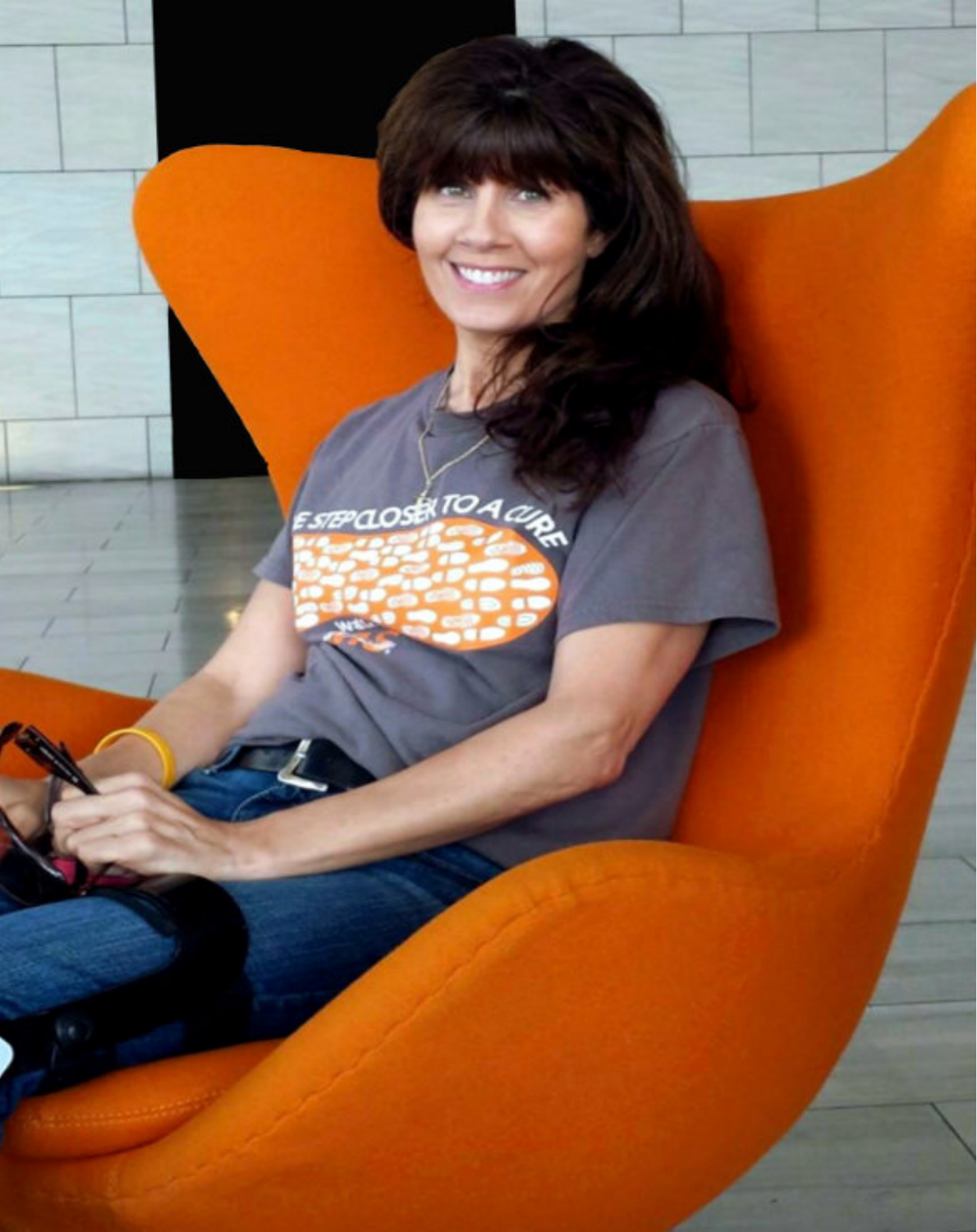## **F E A T U R E D P U B L I S H E D**

## WaryAnn incinnati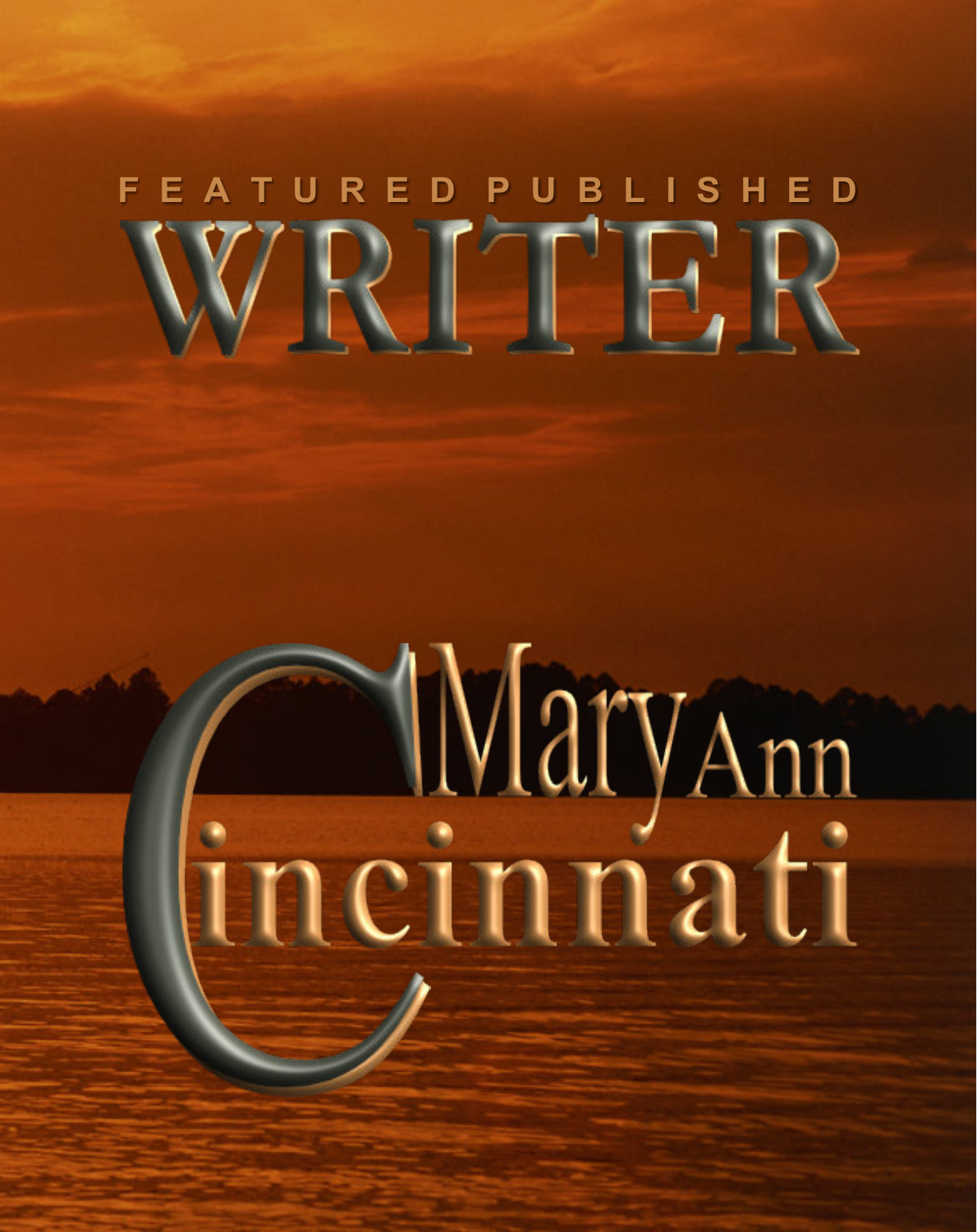## TRUE STORY Dancing with Satan

ncertainty is our only guarantee each day we live. We never know what life has in store for us. We can acquire an illness, be in a car

accident, or hit by a truck. Now with all these shootings, it seems there's one a day.

П

Our minds scrabbled with a cocktail of questions. What is this world coming to? Why is this happening? Where are the preachers with how this correlates with scripture? There is so much unfocused hatred. It's miserable that we can't feel safe anywhere, not even going to the movie theater, a concert, or an errand to Walmart.

П

Nonetheless, I am now middle-aged, multiple sclerosis is hammering profusely that life can terminate any minute. I'm seriously concerned now, I have children. This may sound eerie, but I ponder the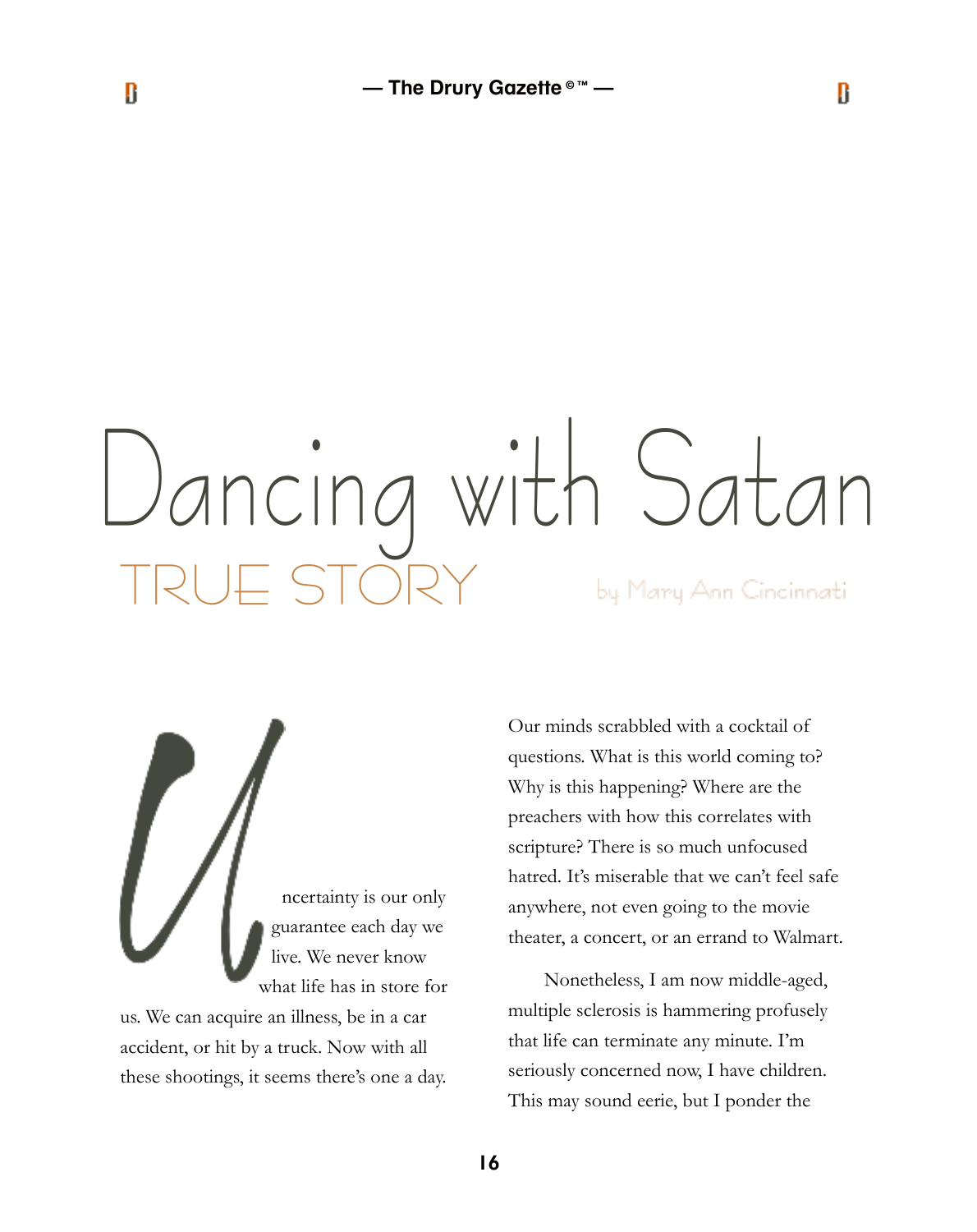effect it will have on them. The effect multiple sclerosis will have on my entire family. Will I have the fortitude to fight each step of the way as the stages progress and worsen? My courage wanes the instance I contemplate the future. Actually, I definitely worry that their father may pass before I do. It would be positively devastating. He is the one, the foundation, knowing exactly what to do when it comes to our girls' needs. He is reliable, responsible and the one that provides for them. I am, unfortunately, physically unable to do what is necessary for me as a mother, a wife, and as a person. I can be there for emotional support, nevertheless, I'm a failure, I cannot be their rock physically. My mind remains strong nonetheless my body is invalid. Their father, being an orthopedic surgeon, bears a tremendous amount of stress. Consequently, he has family burdens compounded on top of that, not just our kids but other relatives, also.

I know all of this is such a concern these days due to my deteriorating health. February 17, 1996, it all began, on what should have been the happiest day of my life, our lives, when I gave birth to my first child. The presumptuous planned memories of motherhood would immediately halt. She was a high-risk pregnancy. This made her birth all the more special bring her to term. The fairy tale life I wanted to give her smothered in hugs, kisses, and love. When my daughter was six to nine months old, and we were on the floor playing, suddenly I could not move my leg. My left leg paralyzed. I called my husband promptly to please rush home, but it seemed he was ready to depart just as soon as he was present. Now that I deliberate about it in retrospect, I can't believe my spouse being in the medical field didn't consider I needed a doctor appointment for an evaluation. Of course, that's the downside of being married to someone interning to be a physician, they are certain everything is a figment in your head. Moving on . . .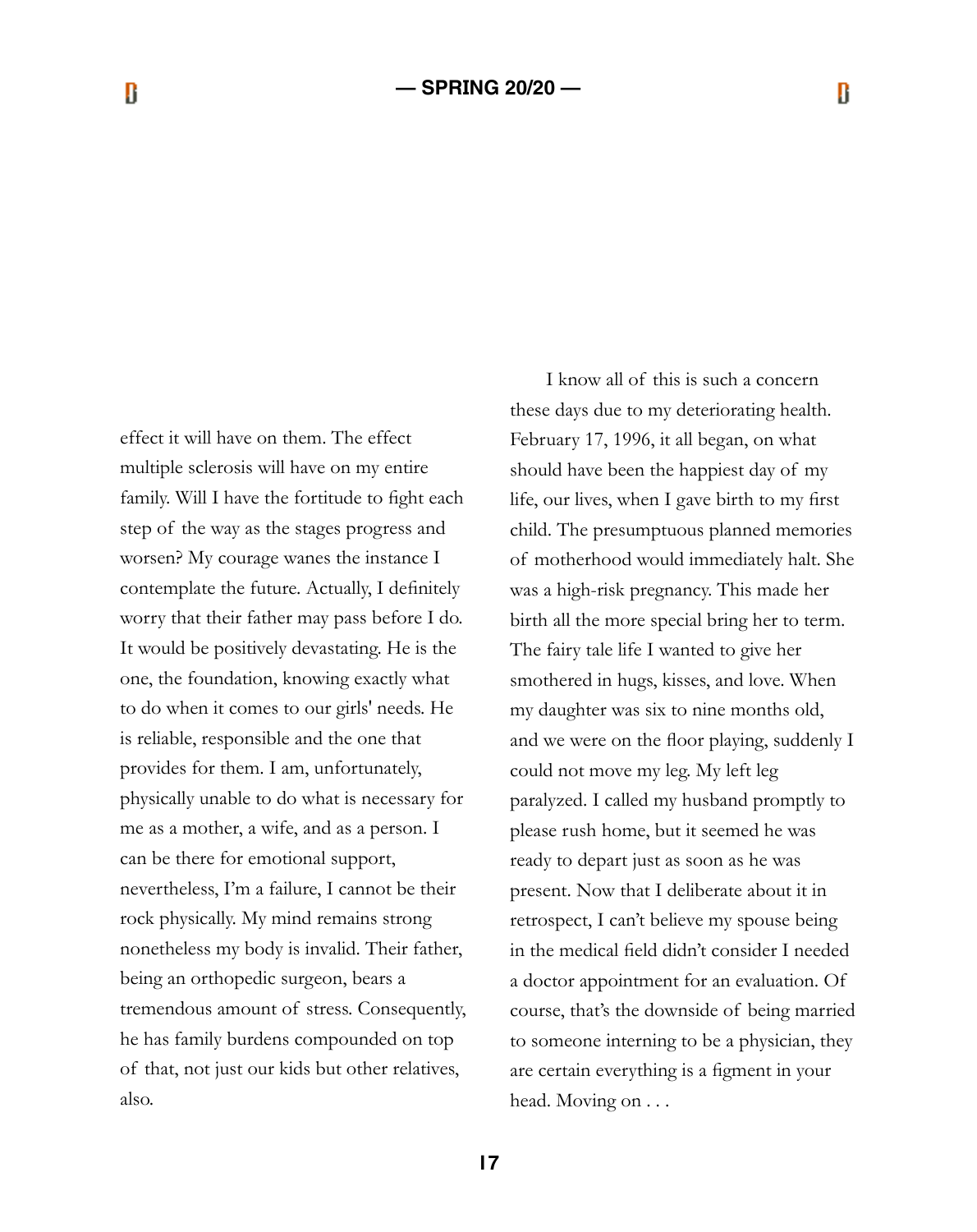## — The Drury Gazette®<sup>™</sup> —

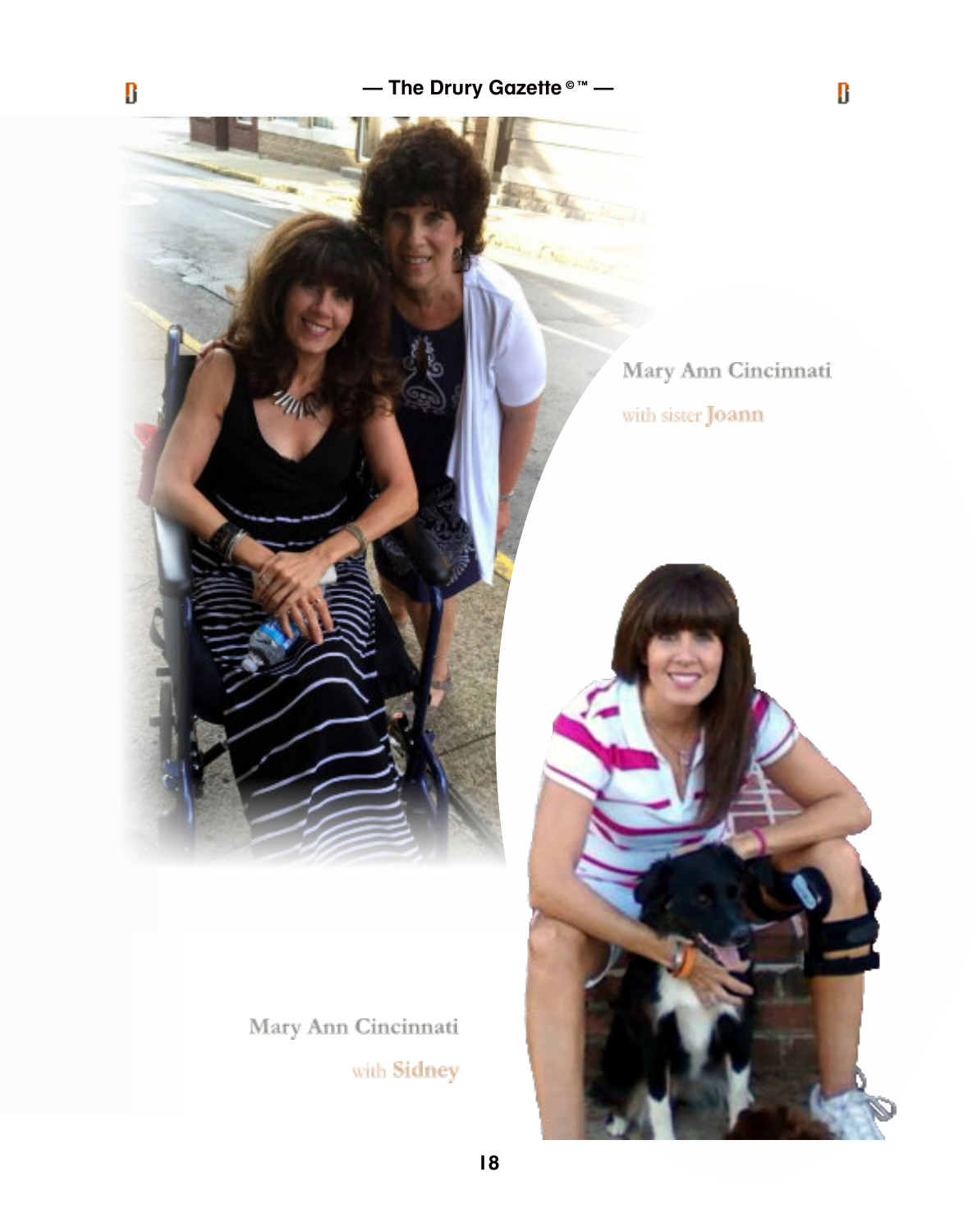П

Consequently, the summer of 1999. My husband and I took our firstborn daughter to Dutch Wonderland in Pennsylvania when she was a toddler. Her memories are vague today, but I recalled it like yesterday. A joyful memory that would spoil due to my questionable health. Instantly the life seemed extracted straight out of me. Enormously exhausted, I remember as if it were mere minutes ago. It was an abnormal feeling beyond any experiences before. I had told my husband, his arrogant remark was, "SUCK IT UP." He showed no sincere concern of a loving spouse, I felt tiny about an inch tall. He provided no comfort or moral support. I could never complain about anything without his reverberating remarks always something like, "You walk a day in my shoes." I'm in agonizing pain and tortured by his offhanded comment. Oh, how that would burn right through me! Clearly, he hadn't the slightest clue what war I was battling. He couldn't have cared less.

Ordinarily, I'm a very active, energetic person that would walk the dog briskly every day. Highly resilient, I'd take the blows and bounce right back to give whatever another shot. I realize now that the sensation in my left foot was merely the start of a foot drop. A small introduction to what was waiting ahead of me. Several years later when I went to the gym, after a duration of time passed and I was getting off the leg machine, my legs would become lifelessly feeble. Not tiredness from a vigorous workout weak, but entirely much different. It was so wicked that I needed the aid of someone to walk me to the car. As I hadn't the forte to leave on my own accord. Eventually going to the gym would be another activity to store away in the past.

The sunset rises every morning long before the alarm sounds to begin another trying day. The mystery remains and I still have no thoughts, suggestions or a solution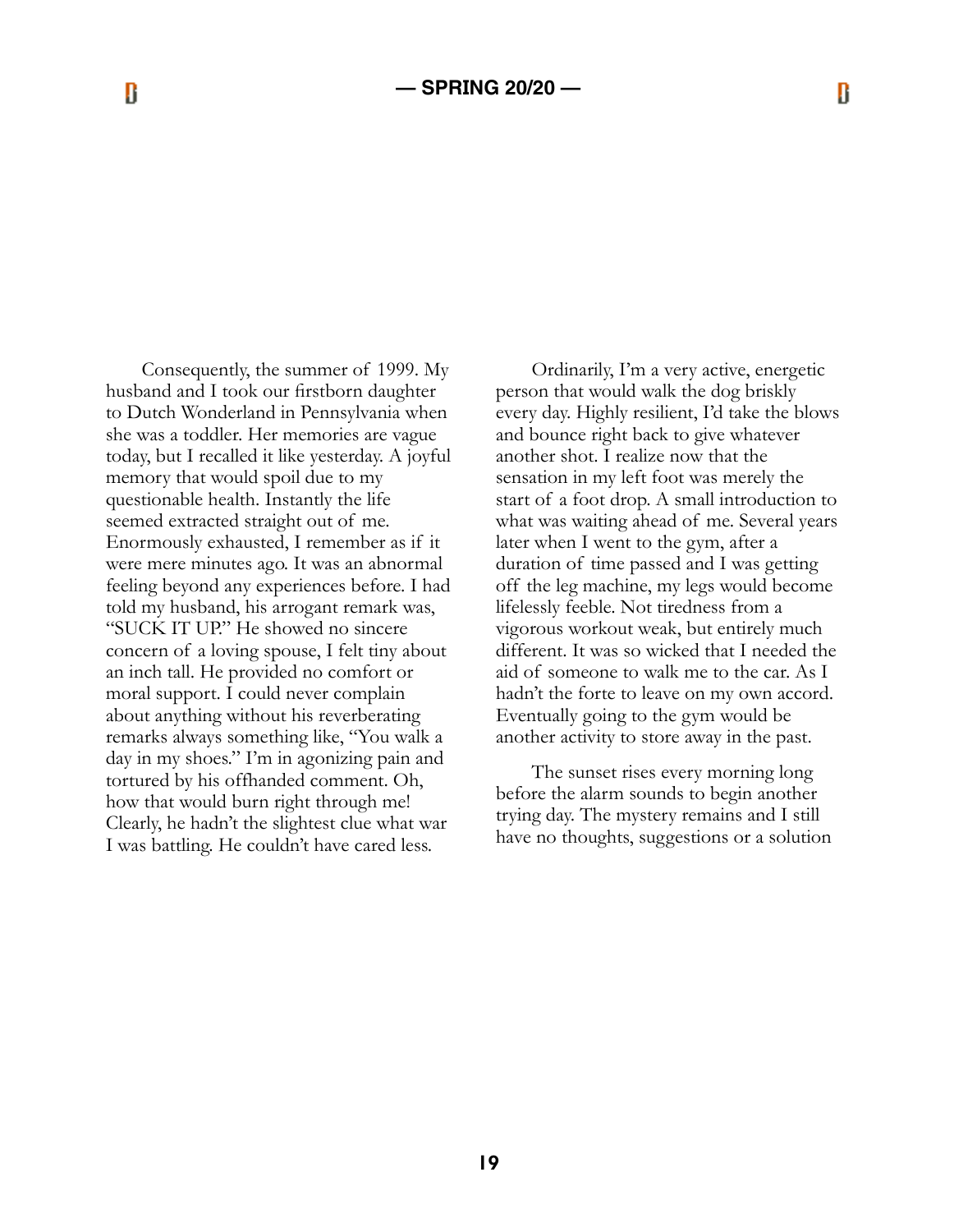to what is wrong with my body. One day while exercising at home, vision in my left eye went blurry. From a clear focus to indistinguishable images, vague merging colors. This was indeed disconcerting that I may be losing sight. "What more could possibly go wrong?" I queried in my thoughts. Lord knows I cannot voice it verbally in this house. Noticing the same fogged vision happened when I showered as well. Additional doctor visits weren't pacifying me. I need a direct, definitive answer. I knew to be careful about what I wished for. But I'm exhausted and frustrated living in this limbo of not knowing. Months later, a doctor of significance with a solemn expression painted on his face spewed the dreadful news, that I had multiple sclerosis. Multiple sclerosis, the words rang inside my ears, however, the brain couldn't absorb the information, it didn't want to. Trying hard to push those nasty words out of my head, and back into the doctor's evil mouth. Regrettably, it was far too late, the seed

П

planted and the roots took hold. My life literally ceased as every emotion one can experience sank to the depths of hell at the pit of my stomach. I must regurgitate, but multiple sclerosis embedded in every fiber of my being had taken residence. I couldn't expel the horror. "Is my life over? My emotions were a mixed bag of anxiousness, anger, disbelief, frustrated, hatred, self-pity, and unknowing what to feel. Never will I take for granted even a day or a fraction of a second. If only this could be a horrible mistake. A nightmare from which I will wake."

After the diagnosis, however, I continued working, but my disease progressed. I attempted to carry on life as usual and enjoy my family. Faith was questionable, why would God punish me. Feeling alone, abandon and receiving no emotional support put a substantial strain on the marriage. I was angry and eventually felt hopeless. I didn't even want to live any longer, but knew, that wouldn't be justifiable